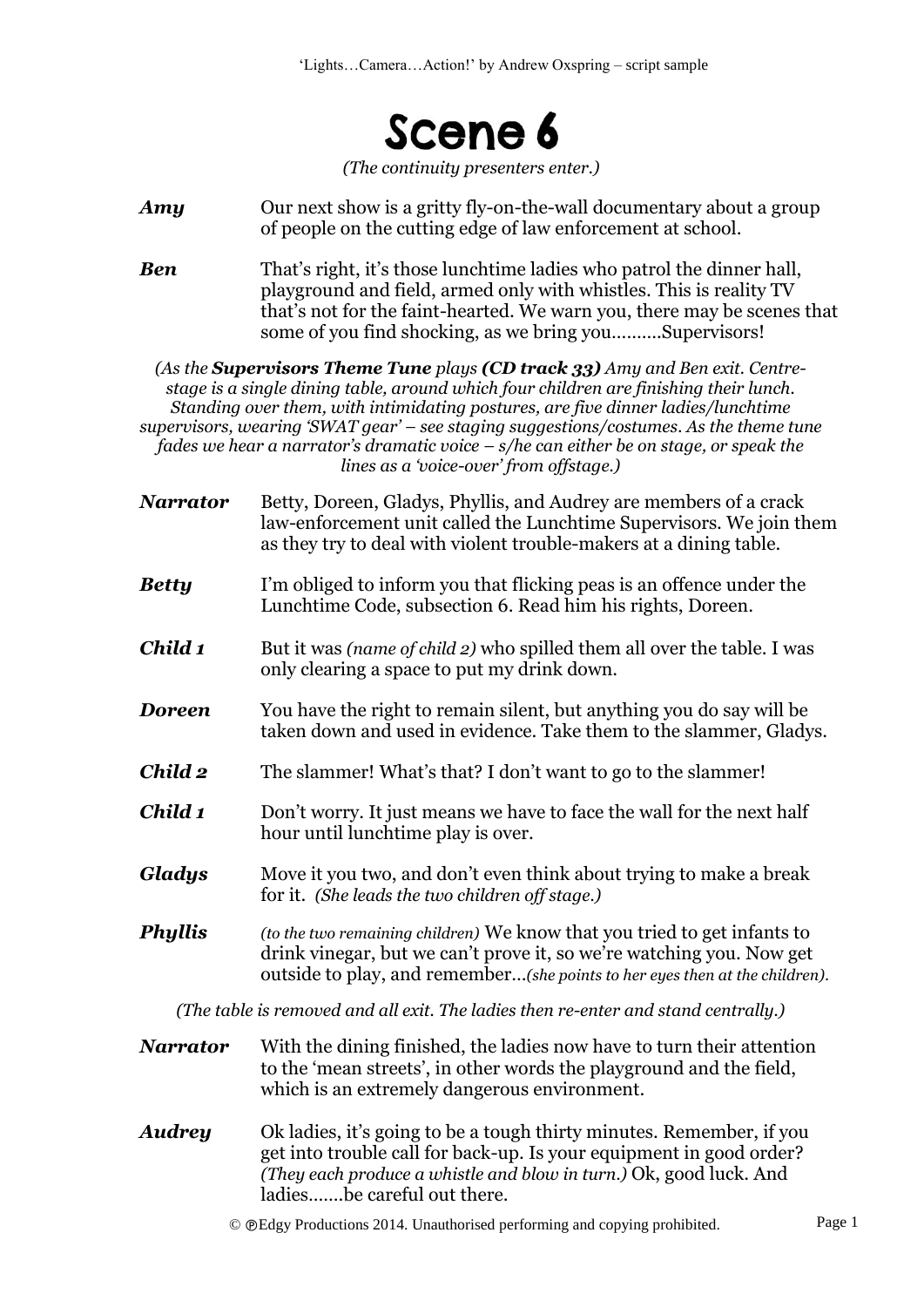*(Two children, a girl chasing a boy, run in front of the stage then disappear to one side. Betty blows her whistle then jumps down from the stage.)*

*Betty* One male and one female suspect exceeding the speed limit, traffic code violation 7b, heading east along the playground. I'm in pursuit.

*(She follows them and disappears to one side. The four remaining ladies agitatedly prowl the stage. A child enters and mimes trying to pull open a locked door. Doreen sneaks up on her from behind.)*

*Narrator* It's not long before Doreen discovers an attempted break-in!

*(Doreen blows her whistle at the startled child.)*

**Doreen** Put your hands behind your head and move away from the door!

*(Still with her back to Doreen the child raises her hands in alarm.)*

*Child 3* What have I done wrong?!

*Doreen* Gaining illegal entry to private property is a felony.

*Child 3* But I'm desperate for the loo. I'm busting!

**Doreen** You're busted! Save the excuses for the judge, Princess. Move it!

*(As Doreen frog marches her off, the girl and boy run back along in front of the stage with a tiring Betty still in pursuit. She blows her whistle then stops to catch her breath as the two children exit on the other side.)*

*Bettu* Still in pursuit, heading west by the playground. All units stand by.

*(She follows and exits. Audrey then blows her whistle and points off stage. Phyllis and Gladys stand next to her to see what she's spotted.)*

*Narrator* Suddenly, Audrey is alerted to an incident of gross indecency!

*Audrey* Two female suspects, wearing skirts, performing handstands against the wall and exposing their under-garments! I'm going in!

**Phyllis** We've got your back, Audrey. Call for assistance if you need it.

*(Phyllis and Gladys watch Audrey exit. Three boys enter, one with a football, and stand in front of centre stage. A 'rival' group of three boys, one with a football, enter from the other side and approach them. The groups face each other.)* 

*Narrator* Within moments Gladys hears of a gang turf-war being waged on the football pitch! The Yr 5 boys think it's their day to use the goal posts, but the Yr 6 boys think differently. Gladys arrives in the middle of a tense stand-off.

*(Gladys moves between the two groups and blows her whistle. The two groups move closer to each other, Gladys in the middle. She again blows her whistle.)*

*Gladys* Officer in need of assistance! I repeat, officer in need of assistance!